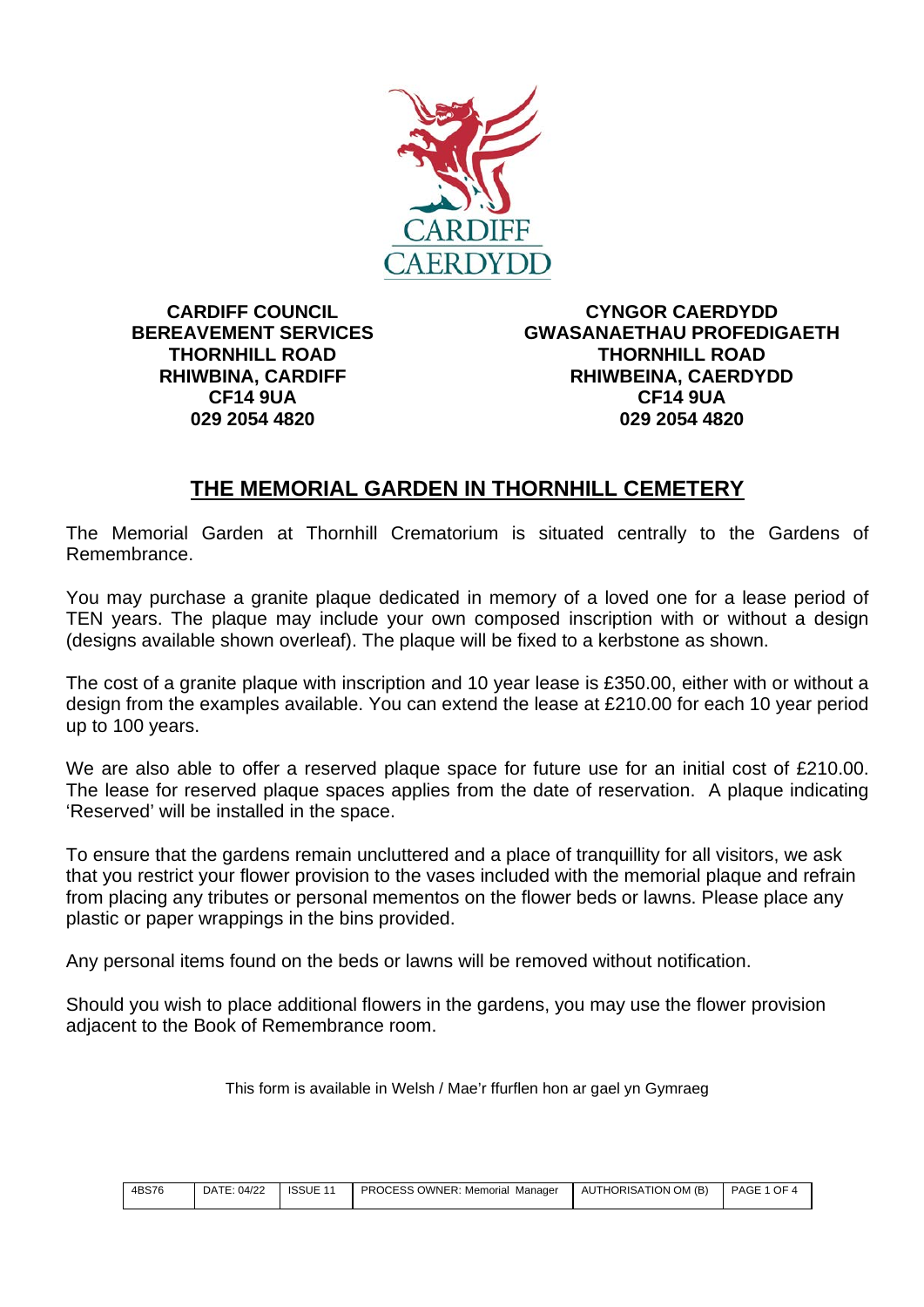## *Memorial Gardens 1 – 4*

Kerb style plaques 29cm long and 10cm high supplied with a posy holder, fitted around rose gardens.



## *Memorial Gardens 5 – 7*

Vase block style plaques 18cm long and 12cm high supplied with flower vase.





Please indicate which size plaque you would prefer.

#### *Engraved or relief plaques*

Plaques on any garden can be *engraved (shown on the right)* or in *relief (shown on the left)*.

Please indicate on the form when completing your inscription.

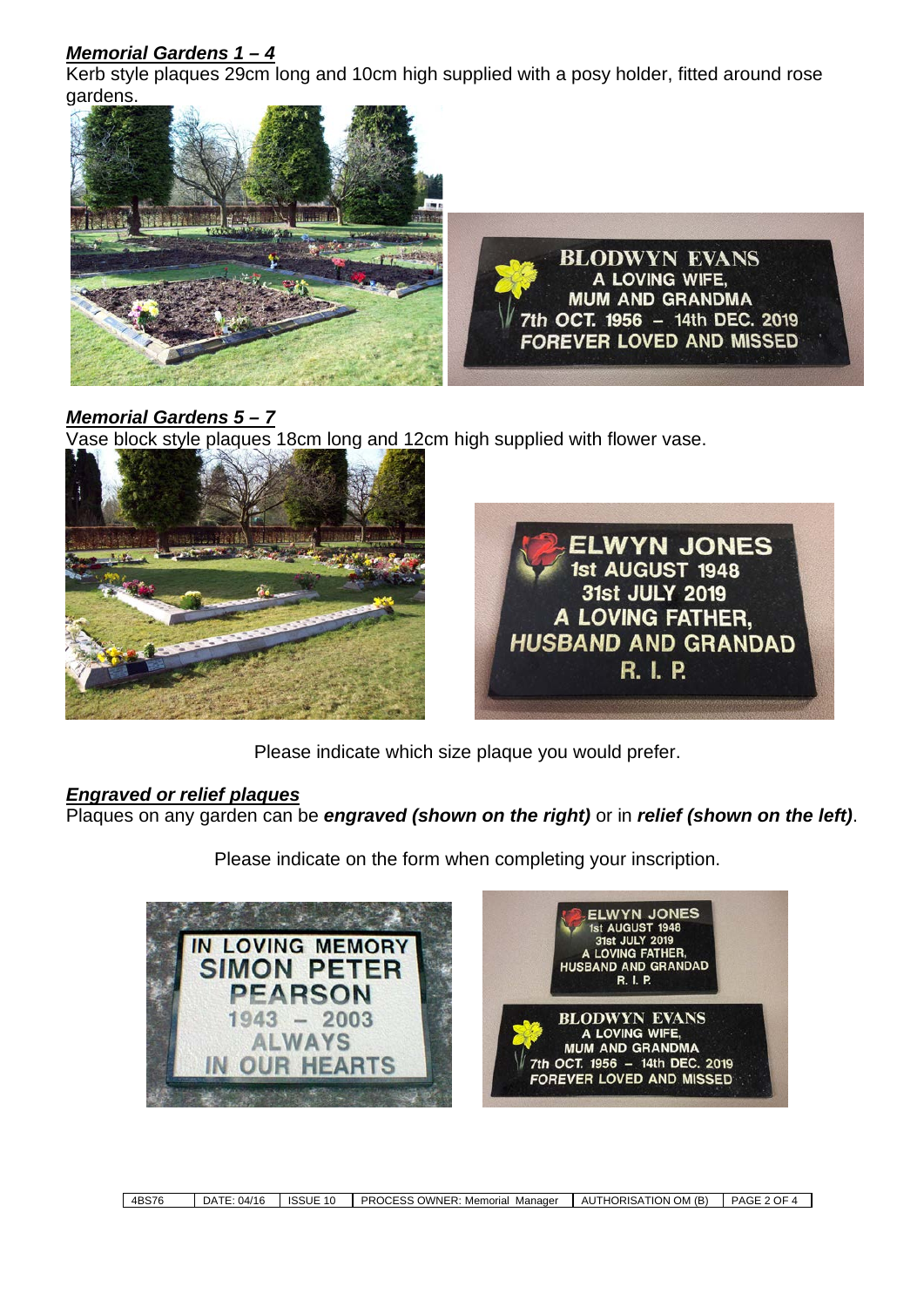### **APPLICATION FORM FOR A GRANITE MEMORIAL PLAQUE**

I hereby request the Bereavement Services Division to supply and install a granite plaque in the memorial garden.

I wish to have the plaque inscribed as outlined on the Order form completed.

**AGREEMENT** It is clearly understood by me that the right of erection of the memorial plaque shall expire at the end of 10 YEARS from the date of the Agreement herein is signed, unless application is made by me to the Division for a renewal of the rights granted and the appropriate fee paid before the expiry date.

**County Council)** 

Receipt Number..............

| <b>FOR OFFICE USE ONLY</b> |  |
|----------------------------|--|
|                            |  |
|                            |  |

Completing the inscription grid (overleaf):

- The name uses a larger typeface than the remainder of the inscription therefore it may not 1. exceed more than 25 letters on plaques for Memorial Gardens 1-4, or 15 letters on plaques for Memorial Gardens 5 -7.
- $2.$ The grey area is where the design will be placed, if chosen. Please do not write in this if you have chosen a design.
- $\overline{3}$ . Lines not used for names may have a maximum of 32 smaller letters and/or spaces on Memorial Gardens  $1 - 4$ ; or 20 letters/spaces on Memorial Gardens  $5 - 7$ .
- A maximum of two lines should be used for names. If a third line is required for a name 4. then line 6 may not be used.
- DO NOT FORGET TO INCLUDE SPACES IN YOUR INSCRIPTION. A space counts as a  $5<sub>1</sub>$ letter or number.
- 6. We will centre the text on the tablet; this quide box is only to aid your choice of inscription.
- Please select if any design is to be in gold or colour. On relief plaques this must be relief.  $7.$